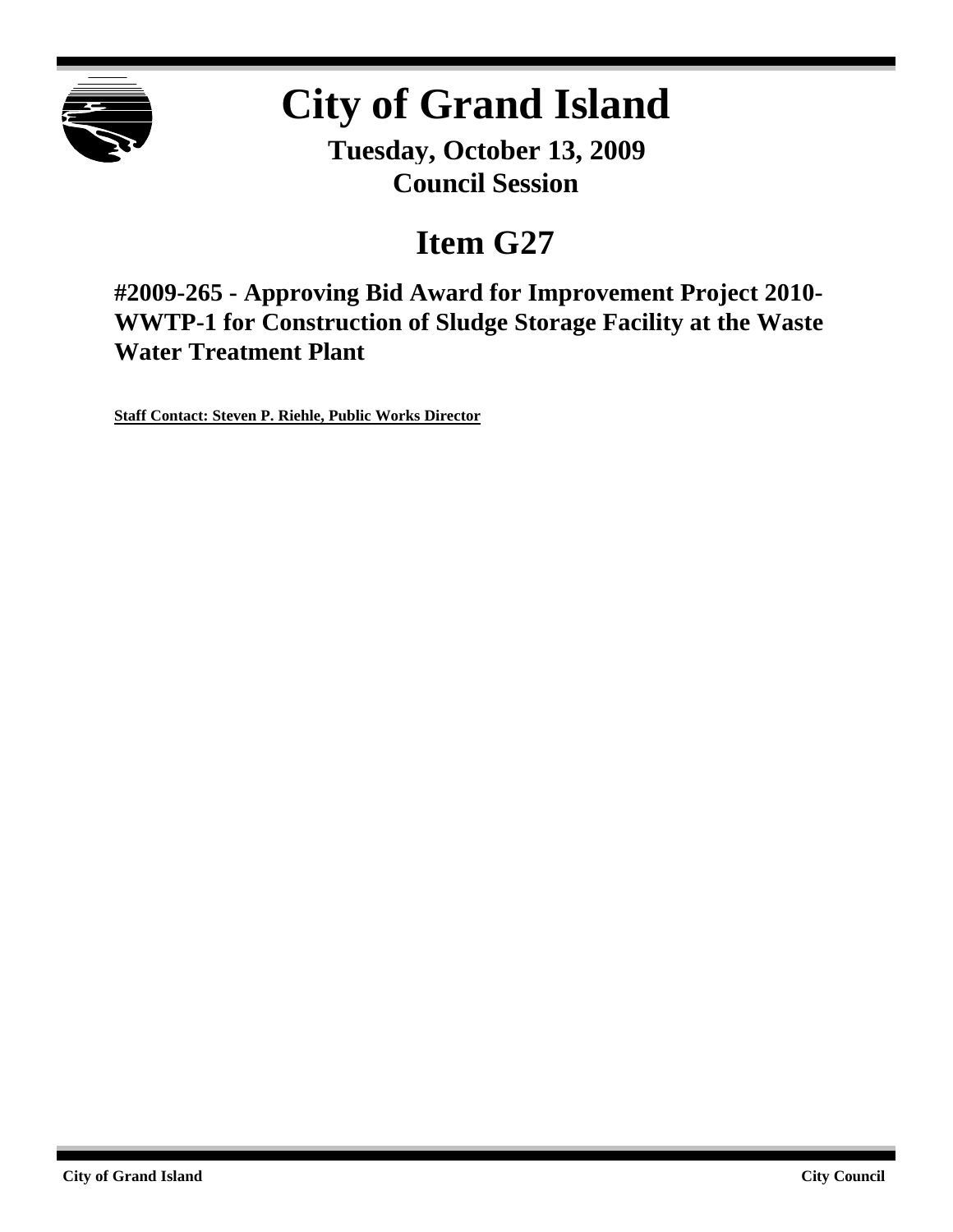## **Council Agenda Memo**

| <b>From:</b>    | Steven P. Riehle, Public Works Director                                                                                                         |
|-----------------|-------------------------------------------------------------------------------------------------------------------------------------------------|
| <b>Meeting:</b> | October 13, 2009                                                                                                                                |
| Subject:        | Approving Bid for Improvement Project 2010-WWTP-1<br>for Construction of a Sludge Storage Facility at the Waste<br><b>Water Treatment Plant</b> |
| Item $\#$ 's:   | $G-27$                                                                                                                                          |
| $Presenter(s):$ | Steven P. Riehle, Public Works Director                                                                                                         |

### **Background**

An advertisement to bidders for improvement project 2010-WWTP-1 was published in the Grand Island Daily Independent on September 11, 2009. There were 20 potential bidders for the project.

The 8,000 square feet building will be used to store sludge in the event we are unable to haul sludge to area landfills because of inclement weather or conditions at the landfills that would not allow them to accept sludge. The building will also be used once the anaerobic digesters are in operation. Digested sludge will be stored in the building if we have inclement weather or conditions that do not allow us to haul to farm fields for land application. Sludge has very little odor and the building will be ventilated.

The bid included an add alternative for 2,733 square feet of additional building space to house equipment for treating hydrogen sulfide in the JBS discharge line. The cost of the addition will be part of the hydrogen sulfide charge to JBS.

#### **Discussion**

Bids were received and opened on September 22, 2009 with the following bidders responding:

| <b>Bidder</b>                                          | <i>Exceptions</i> | <b>Bid</b>                               |
|--------------------------------------------------------|-------------------|------------------------------------------|
| <b>Chief Construction Company, Grand Island,</b><br>NE | Exceptions        | Base - \$324,612.31<br>Add - \$70,017.42 |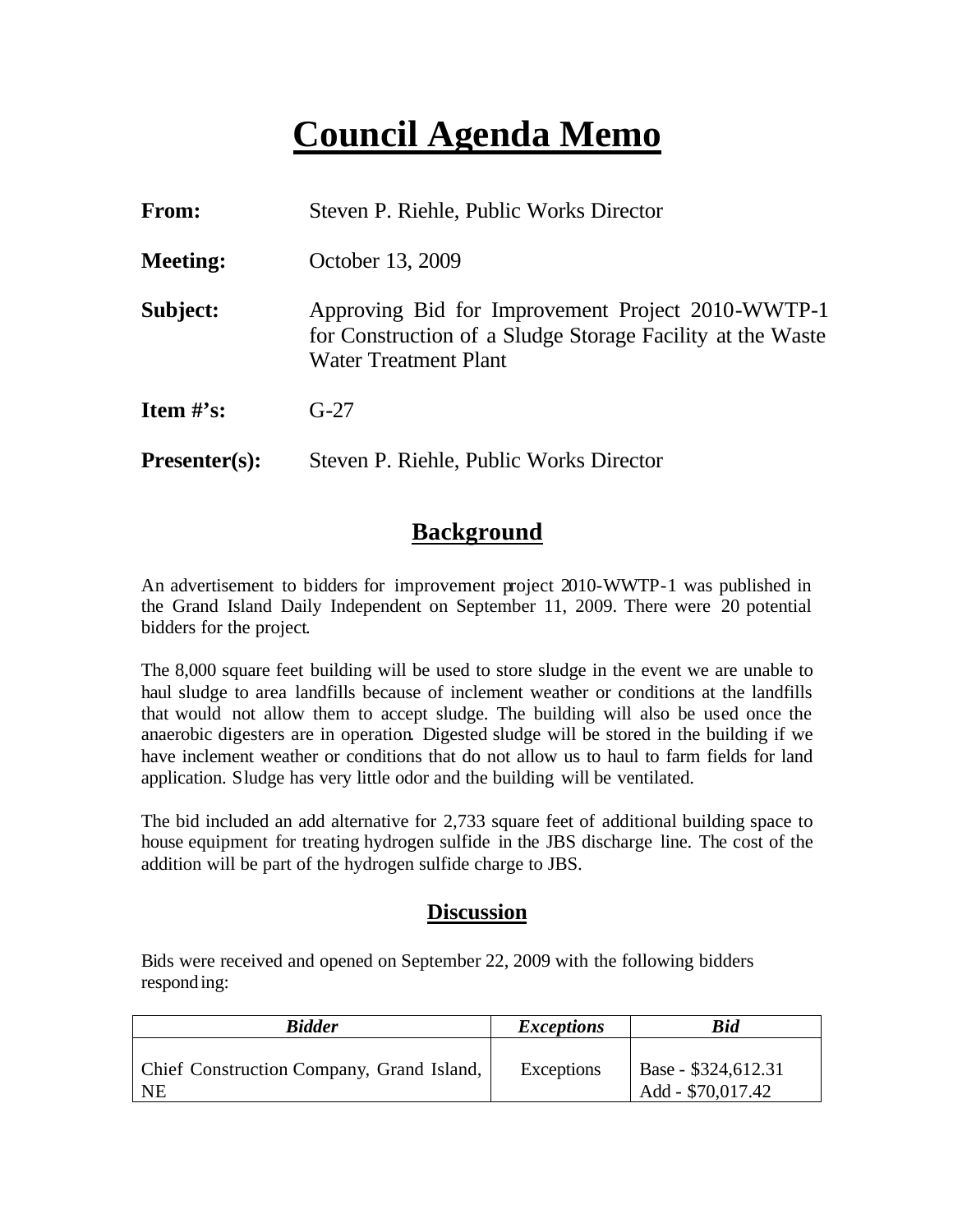|                                                        |      | Total -\$395,483.31                                               |
|--------------------------------------------------------|------|-------------------------------------------------------------------|
| The Diamond Engineering Company, Grand<br>Island, NE   | None | Base - \$346,161.12<br>Add - \$78,252.20<br>Total - \$424,413.32  |
| Tri-Valley Builders, Inc., Grand Island, NE            | None | Base - \$458,208.00<br>Add - \$109,005.00<br>Total - \$567,213.00 |
| Judds Brothers Construction Co., Lincoln,<br><b>NE</b> | None | Base - \$527,389.00<br>Add - \$113,825.50<br>Total - \$641,214.50 |

While the low bid of \$395,783.31 is higher then the \$370,000 estimate at the time of the bid opening, the bid is deemed fair and reasonable when compared to the other bids. Public Works Engineering Staff also reviewed the unit bid prices and finds the unit bid prices submitted by Chief Construction Company as far and reasonable.

The City has reviewed Exceptions to the Bid and found them acceptable as to the means and methods outlined for building footing construction. Chief Construction Company of Grand Island, Nebraska submitted a bid in accordance with the terms of the advertisement of bids and plans and specifications and all other statutory requirements contained therein.

## **Alternatives**

It appears that the Council has the following alternatives concerning the issue at hand. The Council may:

- 1. Move to approve a resolution authorizing the Mayor to approve and execute the contract with Chief Construction Company of Grand Island, Nebraska on behalf of the City of Grand Island.
- 2. Refer the issue to a Committee.
- 3. Postpone the issue to future date.
- 4. Take no action on the issue.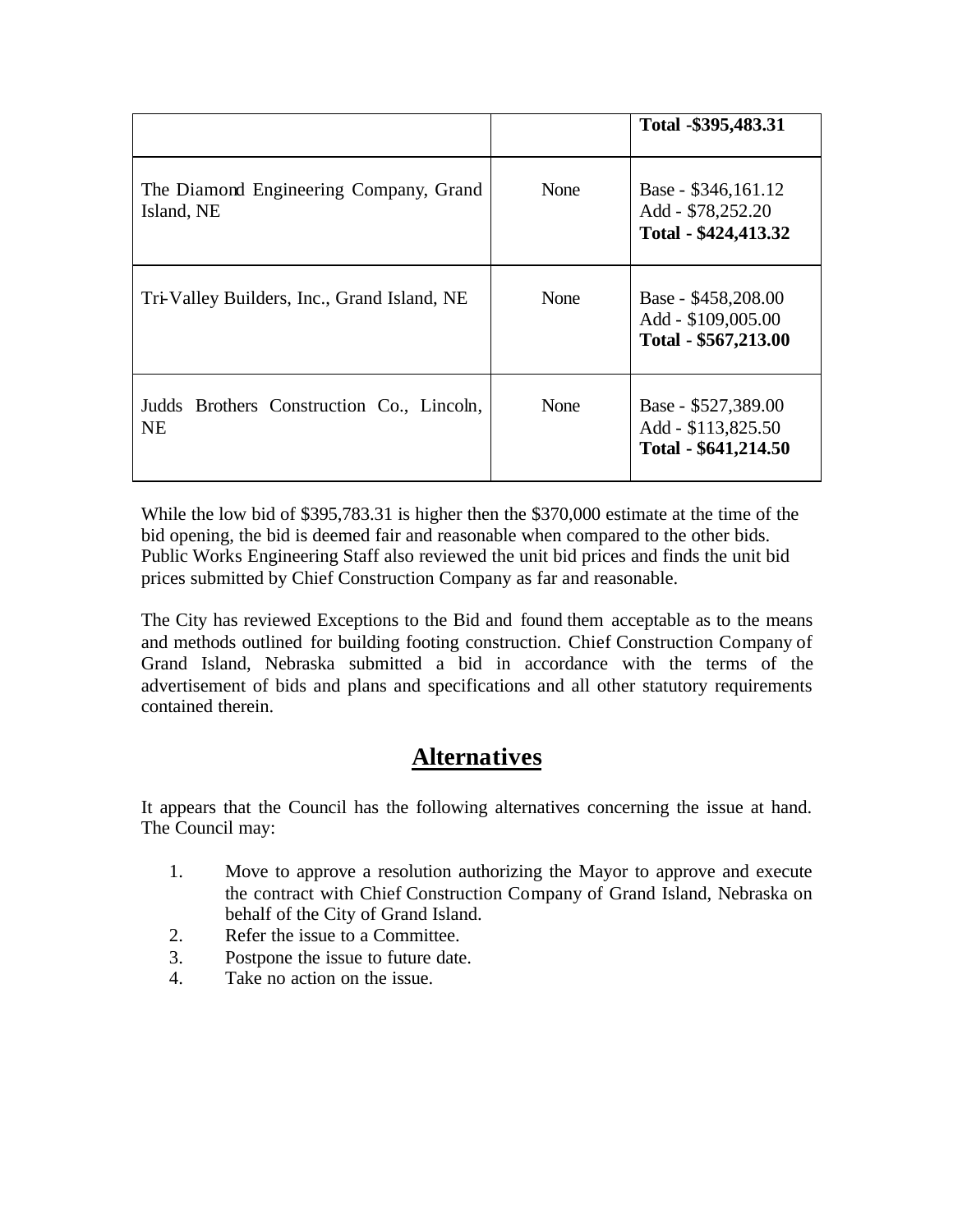## **Recommendation**

Public Works Administration recommends that the Council approve the bid award including the add alternative to Chief Construction Company of Grand Island, Nebraska in the amount of \$395,483.31.

## **Sample Motion**

Move to approve the bid award for the sludge storage facility.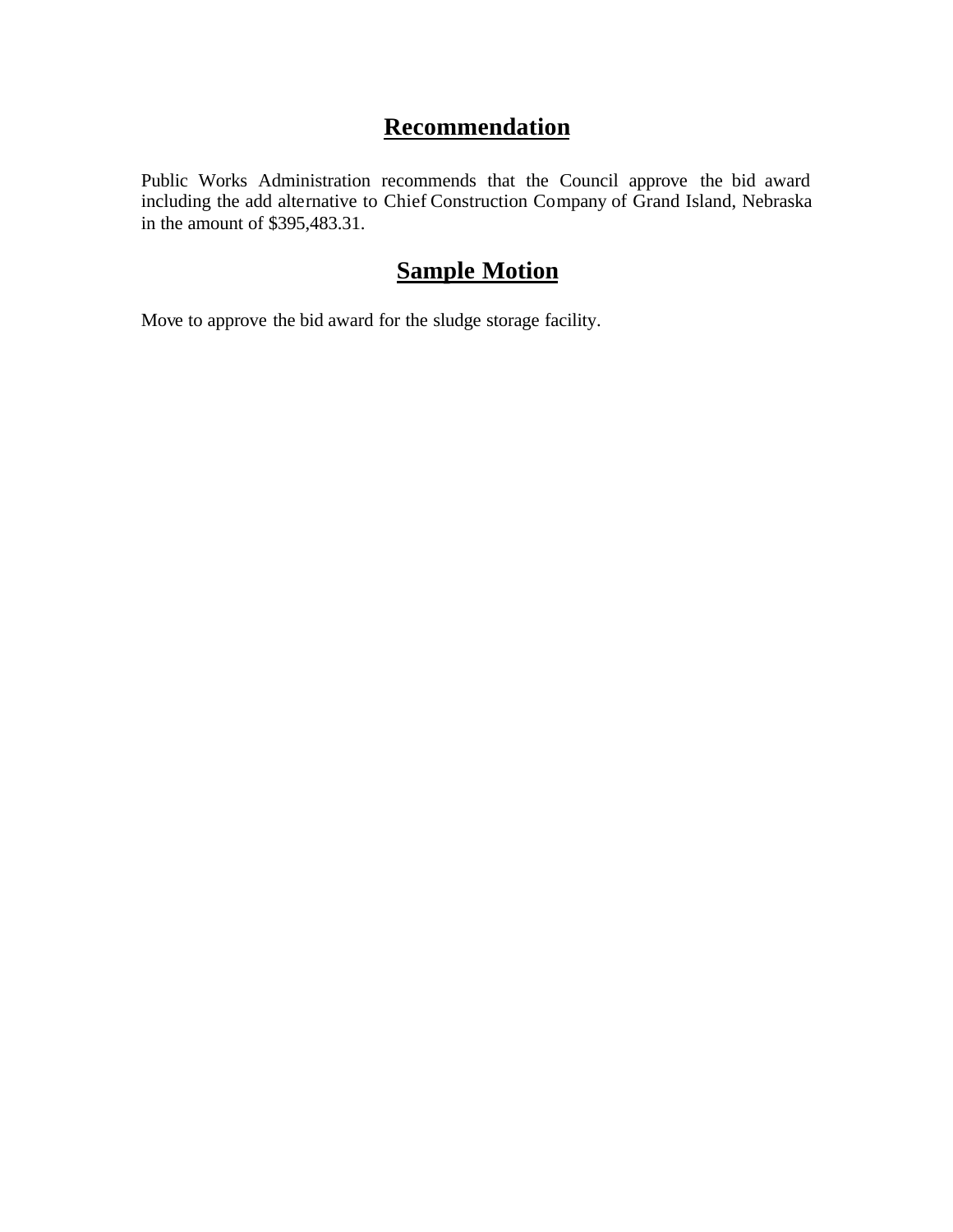### *Purchasing Division of Legal Department* **INTEROFFICE MEMORANDUM**



Wes Nespor, Purchasing Agent

*Working Together for a Better Tomorrow, Today*

#### **BID OPENING**

| <b>BID OPENING DATE:</b> | September 22, 2009 at 11:00 a.m.                     |
|--------------------------|------------------------------------------------------|
| FOR:                     | <b>Sludge Storage Facility – Project 2010-WWTP-1</b> |
| <b>DEPARTMENT:</b>       | <b>Public Works</b>                                  |
| <b>ESTIMATE:</b>         | \$370,000.00                                         |
| <b>FUND/ACCOUNT:</b>     | 53030054-85612                                       |
| <b>PUBLICATION DATE:</b> | <b>September 11, 2009</b>                            |
|                          |                                                      |

**NO. POTENTIAL BIDDERS: 20**

#### **SUMMARY**

| <b>Bidder:</b>                | <b>Judds Brothers Construction Co.</b><br>Lincoln, NE | The Diamond Engineering Co.<br><b>Grand Island, NE</b> |
|-------------------------------|-------------------------------------------------------|--------------------------------------------------------|
| <b>Bid Security:</b>          | <b>Inland Insurance Company</b>                       | <b>Universal Surety Company</b>                        |
| <b>Exceptions:</b>            | <b>None</b>                                           | <b>None</b>                                            |
| <b>Bid Price:</b>             | \$527,389.00                                          | \$346,161.12                                           |
| <b>Additive Alternatives:</b> | \$113,825.50                                          | \$78,252.20                                            |
| <b>Total:</b>                 | \$641,214.50                                          | \$424,413.32                                           |
| <b>Bidder:</b>                | <b>Tri Valley Builders, Inc.</b>                      | <b>Chief Construction Company</b>                      |
|                               | <b>Grand Island, NE</b>                               | <b>Kearney, NE</b>                                     |
| <b>Bid Security:</b>          | <b>Universal Surety Company</b>                       | <b>Fidelity &amp; Deposit Company</b>                  |
| <b>Exceptions:</b>            | <b>None</b>                                           | <b>Noted</b>                                           |
| <b>Bid Price:</b>             | \$458,208.00                                          | \$324,612.31                                           |
| <b>Additive Alternatives:</b> | \$109,005.00                                          | 70,017.42<br>\$                                        |

**Total: \$567,213.00 \$395,483.31**

Dale Shotkoski, City Attorney Wes Nespor, Purchasing Agent

cc: Steve Riehle, Public Works Director Catrina DeLosh, PW Admin. Assist.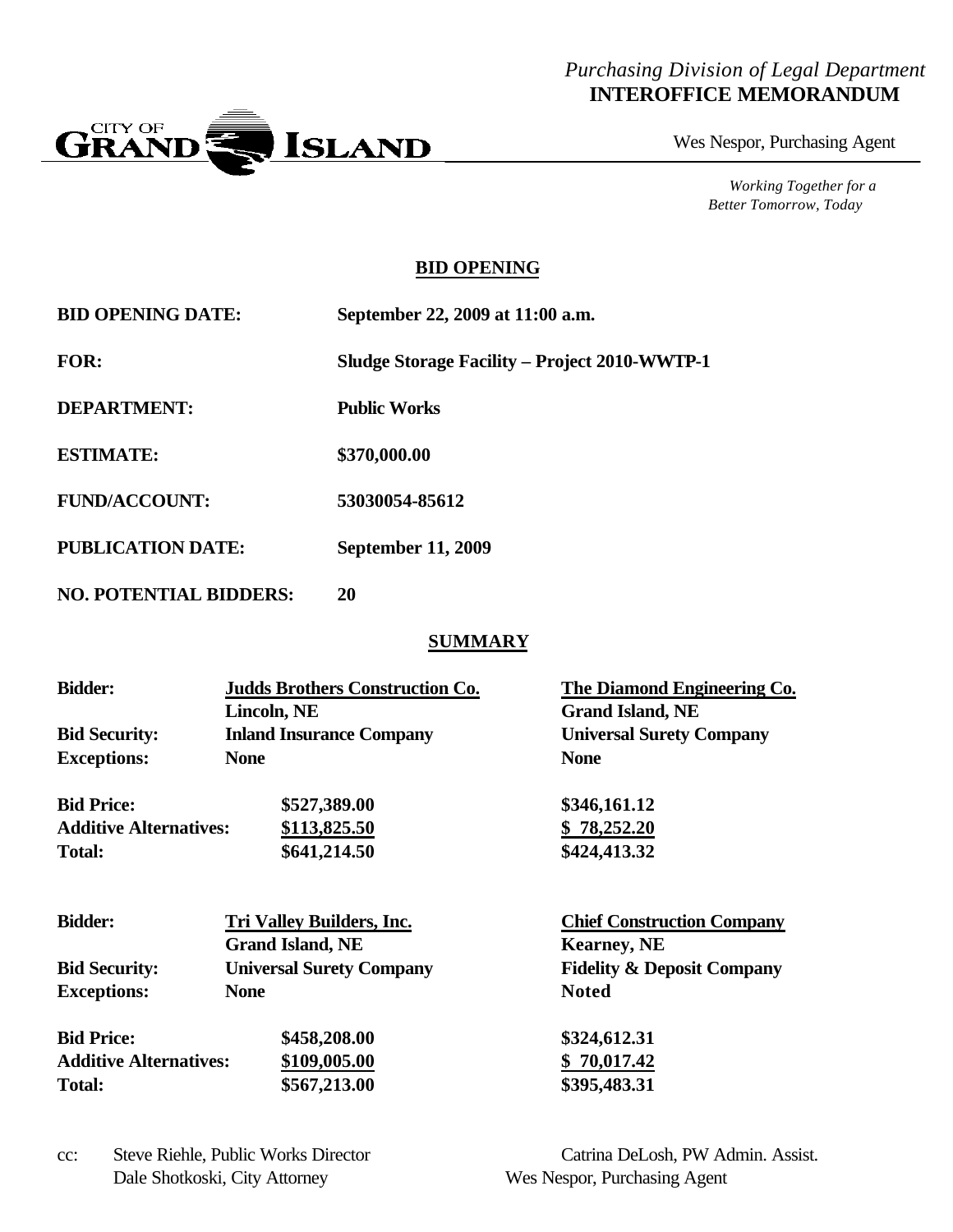**P1368**